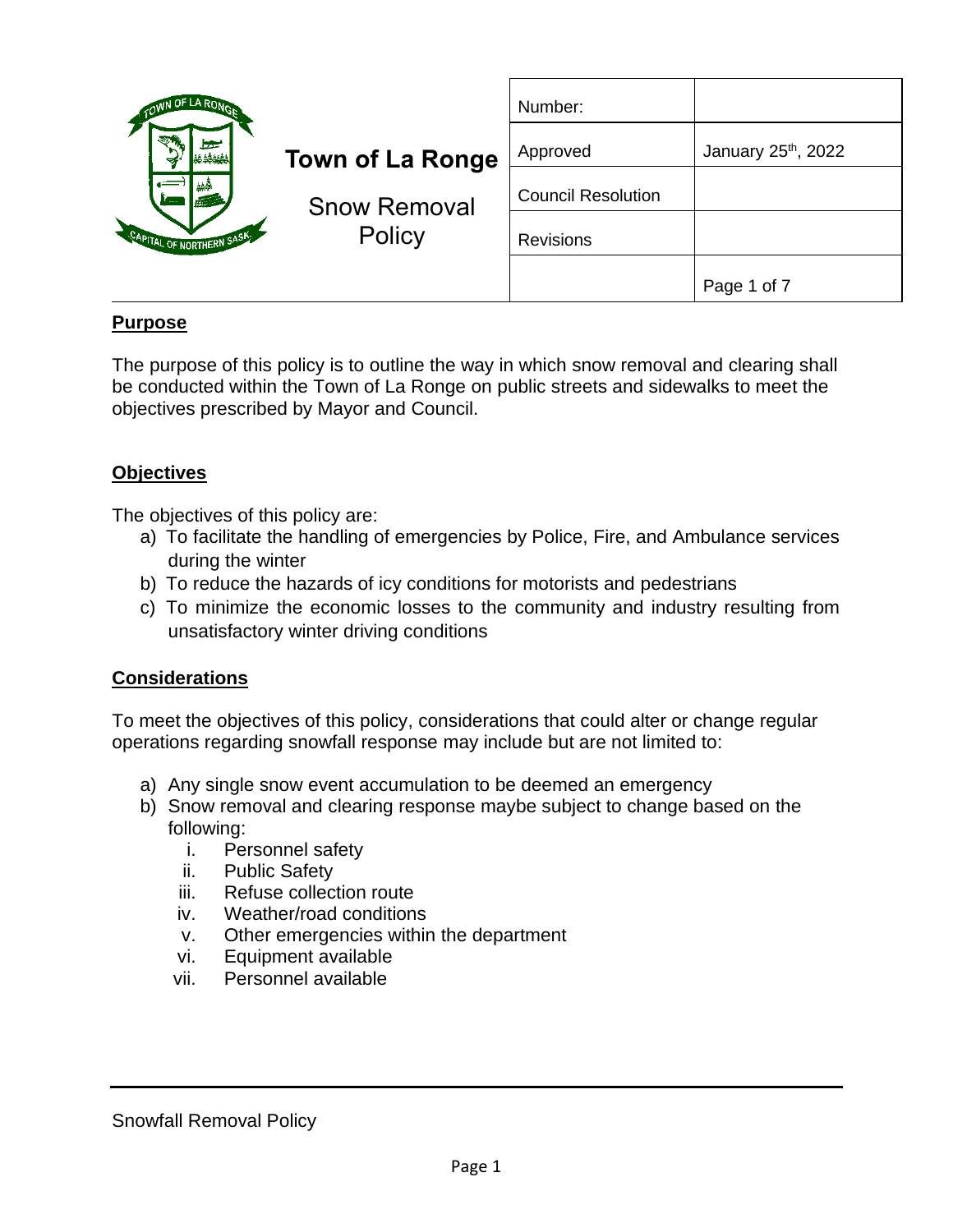## **Definitions**

- a) *Gutter: Is the area located at the edge of the road, abutting the edge of the sidewalk*
- **b)** *Hauling*: The process in which loaders place snow in dump trucks. The dump trucks then take the snow to designated snow storage
- **c)** *Manager*: Public Works and Utilities Manager or designate
- **d)** *Public Works*: Employees within the Town of La Ronge Public Works **Department**
- **e)** *Ridge/Windrow*: Snow pushed in a row to aid in the snow clearing or hauling from a street
- **f)** *Salt-sand*: a mixture of salt and sand that is used to improve traction and reduce the hazards associated with slippery road surfaces during winter conditions.
- **g)** *Sanding*: Spreading salt-sand by road maintenance crews
- **h)** *Sidewalk*: the part of a street adapted to the use of, or ordinarily used by pedestrians
- i) **Snow Clearing:** Removal of snow by pushing or hauling to make roads or sidewalks safely passable by traffic or pedestrians
- **j)** *Town*: The Town of La Ronge

# **Scheduling**

- a) To meet the objectives of this policy, snow clearing and/or salt sanding outside normal operating hours may be required
- b) When a snow event is deemed an emergency, employees will be required to work outside the normal operating hours as determined by the Manager
- c) To meet the objectives of this policy, schedules may change prior to the start of the work schedule as determined by the Manager.
- d) Employees may be asked to work earlier than the posted schedule, however if it is not an emergency, the employee has the right to refuse a short notice change in schedule
- e) Public Works is responsible for responding to snow events. It is dangerous to initiate a snow clearing program during a severe storm when visibilities are reduced. It may also be ineffective to clear streets that are passable until it stops snowing, as the traffic, additional snow accumulation, and winds tend to nullify any efforts made. These conditions will be considered when determining when to initiate snow clearing, and will be at the discretion of the Manager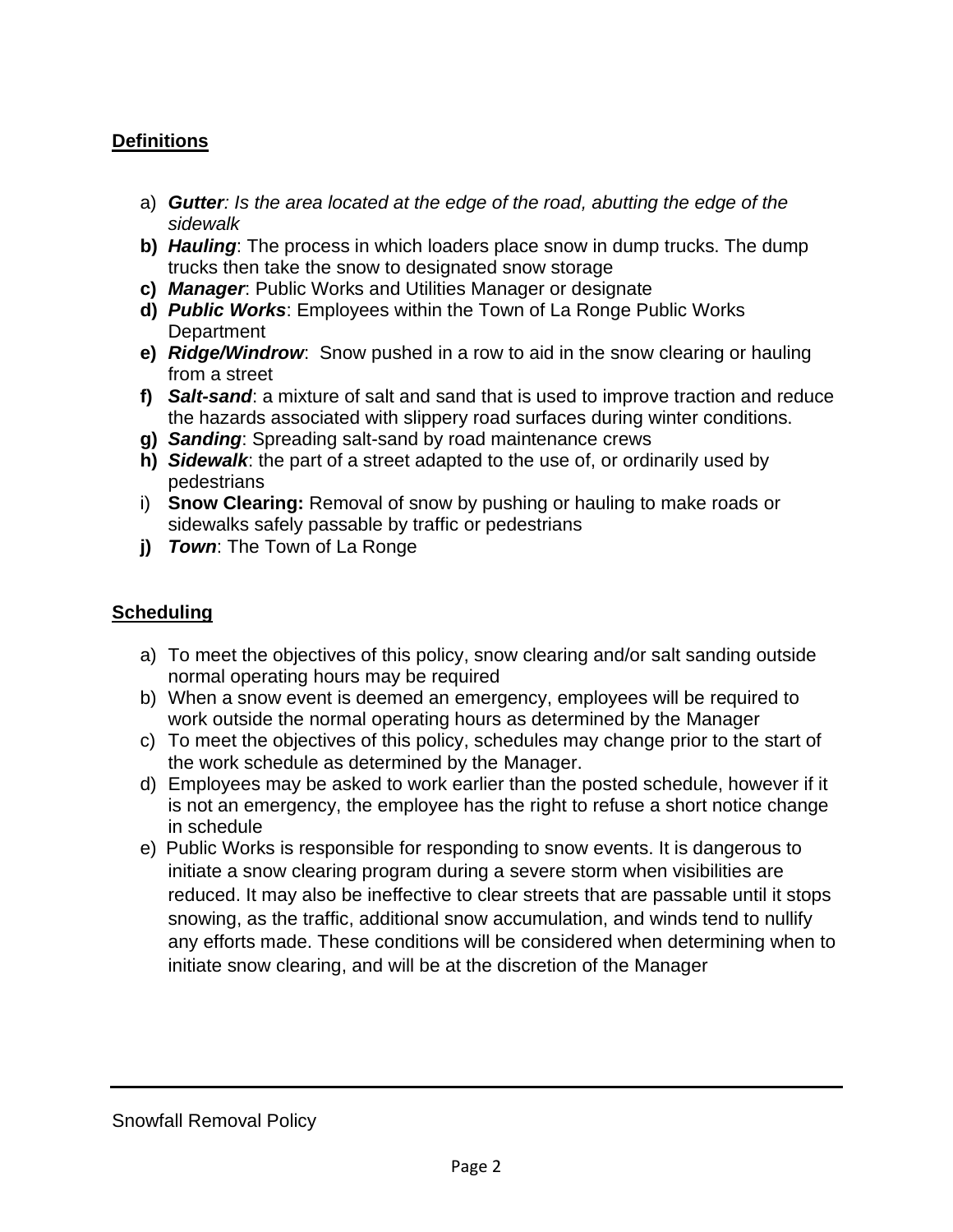#### **Snowfall Response**

#### **Streets**

- a) Street snow removal priorities will be implemented according to **Appendix "A"** or at the discretion of the Manager
- b) When center windrows are created, intersections and corners within the crescents must be removed first. Public Works will attempt to advise residents affected by windrows in advance of snow cleaning procedures. (i.e., Signage, Town Website, Local Radio Station
- c) Subject to the amount and duration of a snowfall, centre windrows will be removed as soon as possible
- d) If a new snowfall occurs before all priorities are complete, snow removal operations will re-start to Priority 1, or at the discretion of the Manager
- e) All calls received for slippery streets, intersections and snow removal are to be directed to the Town Office
- f) Public Works will monitor snow piles for safe sight distances at key intersections and remove when necessary. In years of significant abovenormal snowfall, it may be impractical to remove every snow pile and priorities will be devoted to areas of higher traffic volume at major intersections
- g) The plow or grader operator will make every effort to drop the snow wing to drag the snow through driveways reducing the edge ridge or windrow along the driveway approach. Normally these ridges do not prevent access and are the homeowner's responsibility to remove. The grader operator may not identify every driveway and may leave a full ridge across your driveway. If your driveway is missed by the grader wing, and a severely large ridge is left, property owners are to call the Town Office and advise of the situation. Public Works will inspect the location(s), and dispatch appropriate equipment when available if the ridge meets the previously noted criteria. During a major snowstorm, the Town will focus on restoring the transportation grid to the Town before returning to clean any boulevard ridges or windrow

#### **Sidewalks**

- a) Sidewalk snow removal priorities will be implemented according to **"Appendix B".** When possible, areas for removal will be coordinated in conjunction with adjacent street snow removal
- b) Cleaning of snow from sidewalks not listed in **"Appendix B"** will be cleared as time permits as directed by the Manager. It is encouraged that the public sidewalks in front of residential properties in these locations be cleaned of snow by the property owners
- c) Any person(s) clearing snow from a public sidewalk in front of their property is permitted to place the snow from the public sidewalk in the gutter prior to the snow being removed from the street

Snowfall Removal Policy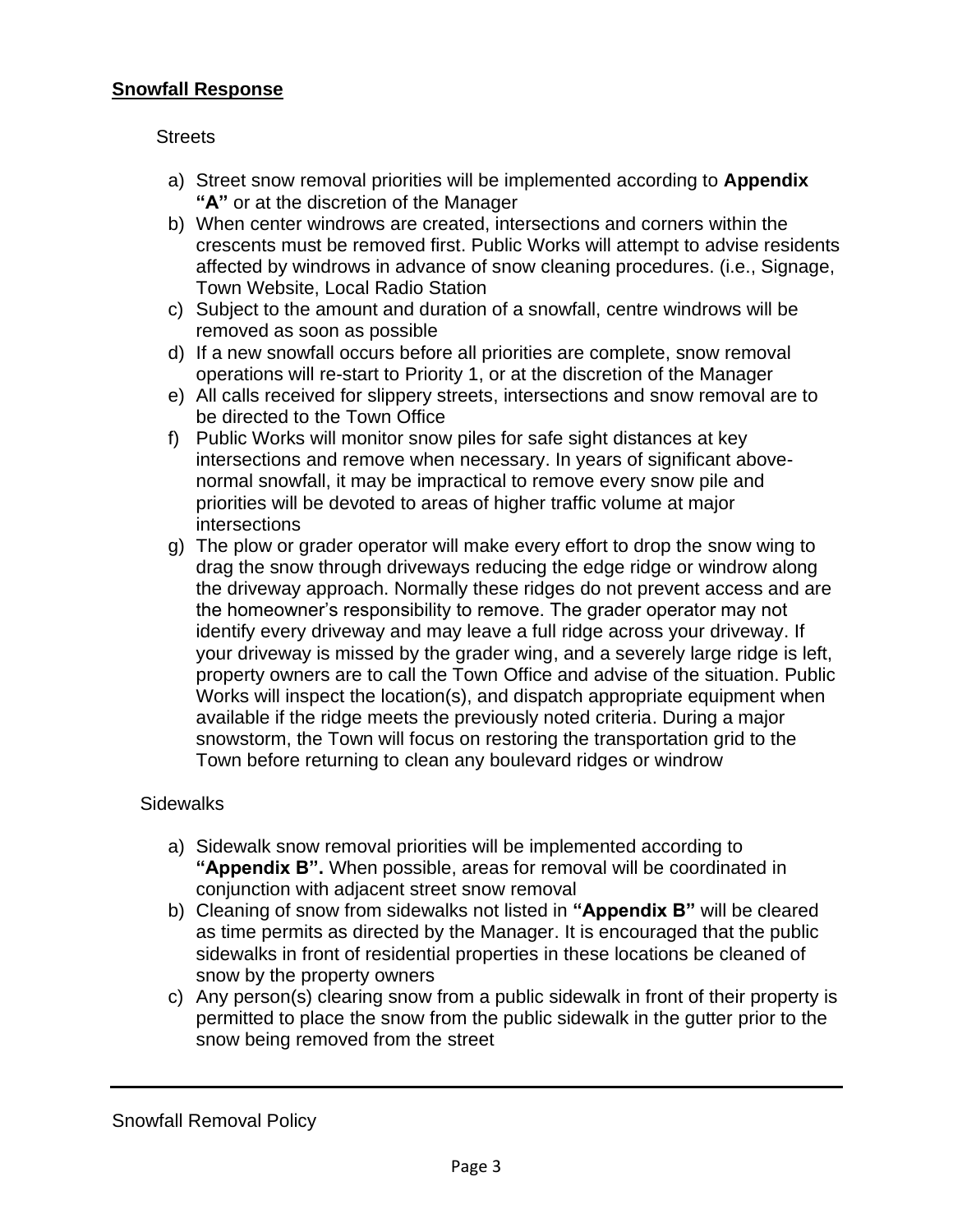## **Emergencies**

- a) When deemed an emergency, snow removal on streets may be initiated prior to the completion of the snowfall, at the discretion of the Manager
- b) In an emergency, cleaning priorities may need to be adjusted to facilitate access to certain streets as determined by the Manager
- c) Operations will not be limited to scheduling requirements and hours of operations may continue outside the normal operating hours until streets are made passible, as determined by the Manager
- d) Centre windrow locations may be altered to accommodate the emergency event
- e) Hauling snow may be delayed until streets are made passable

## Salt-sand

- a) Public Works will monitor conditions daily and apply salt-sand as required
- b) When snow accumulation is greater than two inches, Salt-Sand application will occur after snow is cleared

## **Parked Vehicles**

- a) It is advised that residents avoid parking their vehicles on the streets during a snow clearing program as it significantly slows the clearing program down, and is hazardous for the grader, as well as other traffic. Residents are to move their vehicles to an alternate location (driveway), where possible. It is the owner/occupant's responsibility to dig their vehicle out if it gets surrounded by a snow ridge or windrow
- b) The Town shall have the authority to request any owner or occupant of property within the municipality to remove any vehicles as defined in *The Highways and Transportation Act, 1997* for the purpose of removing snow, ice or debris on any street, sidewalk, or lane
- c) When required, Public Works will place signage along streets advising of impending snow clearing procedures

## **Extreme Temperatures**

- a) Snow removal and clearing will cease at temperatures lower than -33 °C.
- b) In anticipation of, and/or, in the event of temperature increases resulting in quick melting priorities will be re-assed to avoid hazardous road/walking conditions. In this case, clearing and hauling will occur based on traffic and pedestrian safety

Snowfall Removal Policy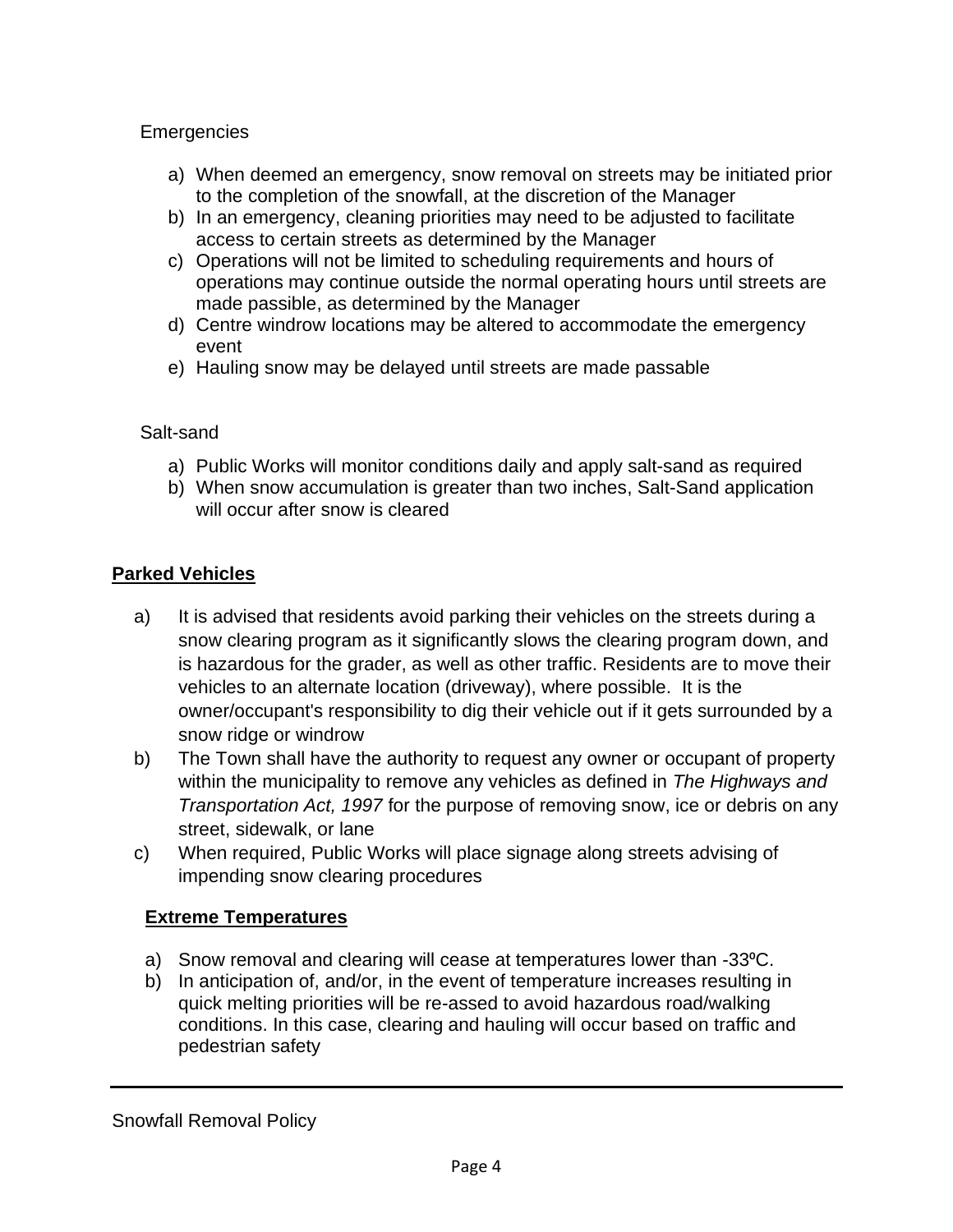### **Town Snow Storage**

- a) The Town has established snow storage locations and are indicated in Appendix "A"
- b) Storage locations must be checked for pedestrians before pushing snow
- c) Storage locations will be monitored by Public Works to determine accessibility and capacity
- d) The public is permitted to dump snow in public snow locations however must receive approval from the Manager
- e) Additional locations may be established as needed by the Manager

## **Residents/Contractors Accountability**

- a) No person shall place any snow, ice dirt or other obstruction, shoveled, swept, or cleaned from private property onto any street, sidewalk, or lane
- b) Pushing snow into the streets creates more snow for the grader to plough which may result in larger ridges in your own driveway as well as the driveways immediately adjacent. Public Works will not assist in the removal of boulevard windrows that are augmented by residents pushing their own snow into the street
- c) Residents clearing their driveways in a timely manner will greatly assist the grader operator in identifying private driveway locations and utilizing the wing appropriately
- d) It is recommended that residents avoid leaving extremely high piles of snow at the corners of their driveways, as the grader's wing cannot be raised high enough to clear these. This will cause additional snow to be ridged on the driveway and will be the owner/occupant's responsibility to remove
- e) No resident shall construct any fence/flowerbed or landscaping materials such as stones/bricks on Town property in front of the easement area that would hinder snow removal
- f) Snow from private properties will not be permitted to be placed on any other Town property unless approval has been given by the Manager
- g) Any property owner storing snow on their property may be required to move stored snow if:
	- i. Snow storage impedes safe sight lines for pedestrians and motorists
	- ii. Snow melt from the snow storage location adversely affects safe walking or road conditions

Snowfall Removal Policy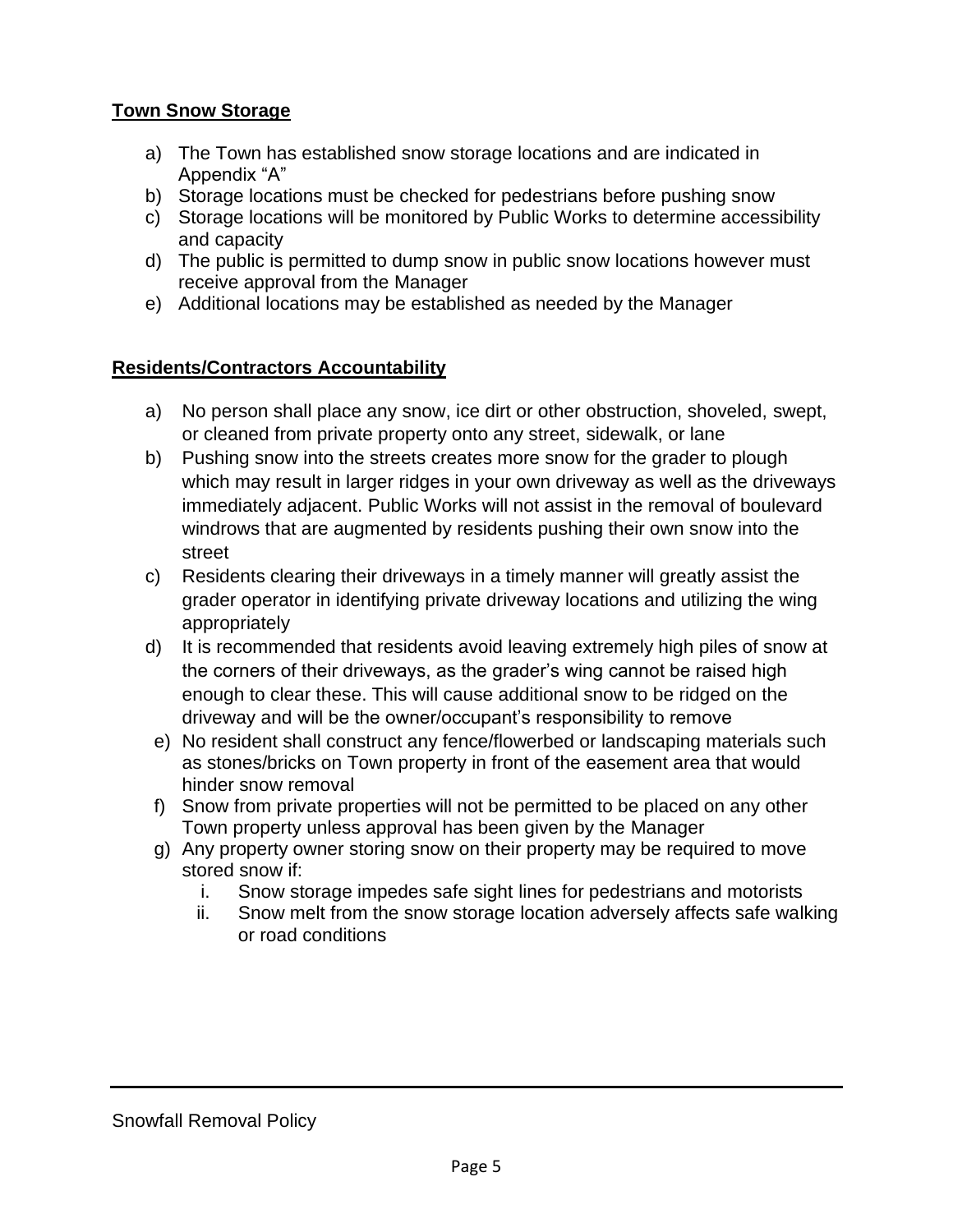### **APPENDIX "A"**

#### **STREET - SNOW REMOVAL PRIORITY**